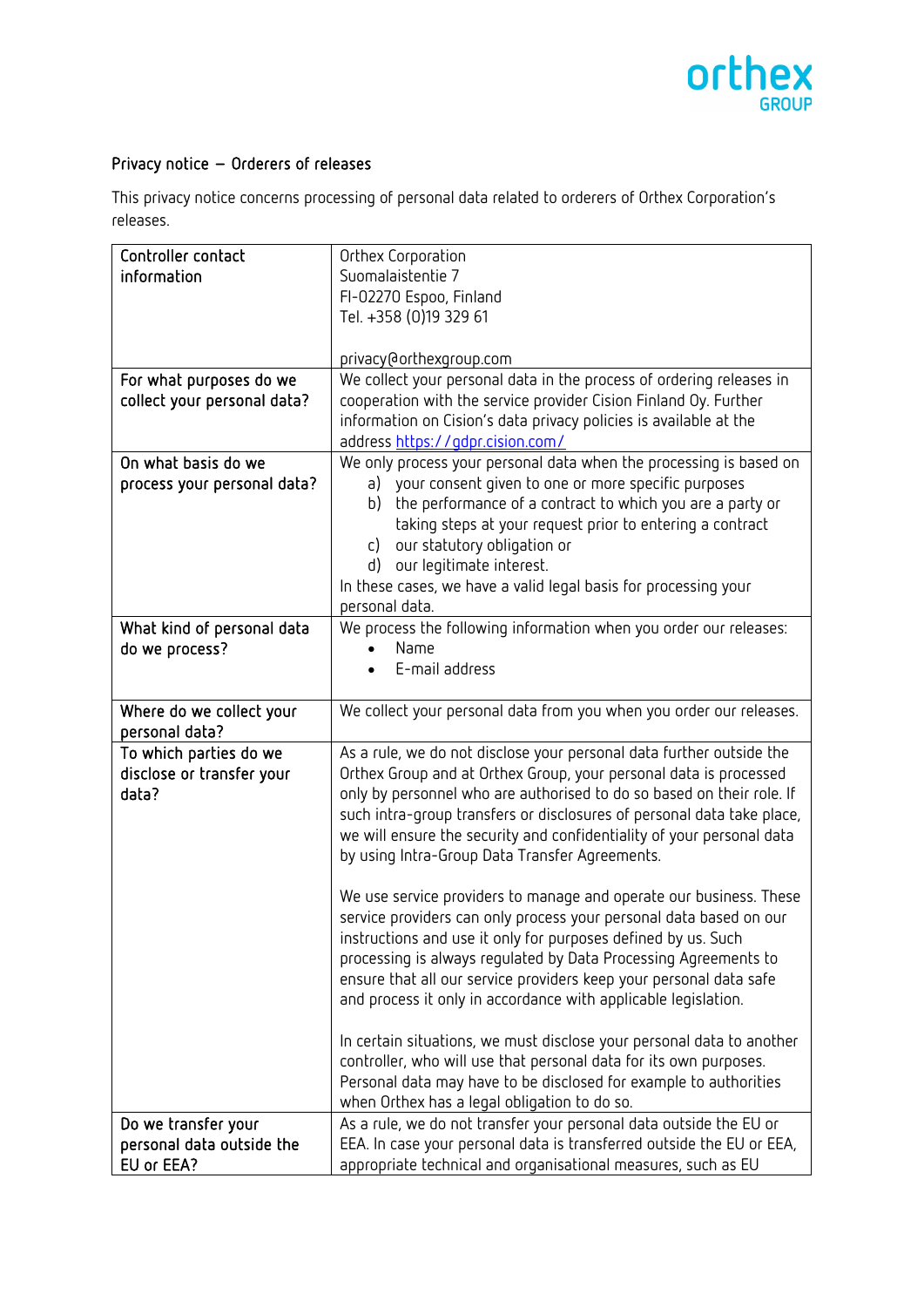## orthex

|                           | Model Clauses, are taken to secure your personal data. The recipients                                                                      |
|---------------------------|--------------------------------------------------------------------------------------------------------------------------------------------|
|                           | of such data will be required to protect confidentiality and security of                                                                   |
|                           | the personal data and may not use it for the benefit of their own                                                                          |
|                           | business.                                                                                                                                  |
| How do we protect your    | Orthex has taken appropriate technical and organisational measures                                                                         |
| personal data?            | to restrict access to the personal data it holds and to protect it                                                                         |
|                           | against loss, accidental destruction, misuse, and unlawful alteration.<br>Access to personal data is restricted on a need-to-know basis to |
|                           | individuals (Orthex's employees and service providers) who need to                                                                         |
|                           | access the data for the purposes it was collected for.                                                                                     |
| How long do we store your | By default, we store personal data only as long as is necessary for                                                                        |
| personal data?            | the purposes it was collected for. When personal data is no longer                                                                         |
|                           | needed for that purpose, it was originally collected for, it will be                                                                       |
|                           | deleted or anonymized, unless we have a legal obligation to retain                                                                         |
|                           | the data for a longer period. This means that the retention periods                                                                        |
|                           | we have defined for your personal data vary depending on the                                                                               |
|                           | processing purpose, type of personal data, and local requirements.                                                                         |
| What are your rights as a | As a data subject you have certain rights which help you to control                                                                        |
| data subject?             | your own personal data and to affect the way it is being processed. If                                                                     |
|                           | you wish to use your rights, please contact us by email at                                                                                 |
|                           | privacy@orthexgroup.com.                                                                                                                   |
|                           | Right to access                                                                                                                            |
|                           |                                                                                                                                            |
|                           | You have the right to obtain confirmation as to whether your                                                                               |
|                           | personal data is being processed by us and to know what personal                                                                           |
|                           | data it is we process. If you wish, you may request a copy of such<br>data.                                                                |
|                           |                                                                                                                                            |
|                           | Right to rectification                                                                                                                     |
|                           | If your personal data is incorrect or incomplete, you have the right to                                                                    |
|                           | request for rectification or completion of your personal data.                                                                             |
|                           |                                                                                                                                            |
|                           | Right to be forgotten                                                                                                                      |
|                           | You have the right to request that your personal data be erased. In                                                                        |
|                           | such a case, we will delete your personal data unless we have a legal                                                                      |
|                           | obligation or other overriding reason to retain your data.                                                                                 |
|                           |                                                                                                                                            |
|                           | Restriction of processing, right to object and data portability                                                                            |
|                           | In certain situations, you have the right to request us to restrict the                                                                    |
|                           | processing of your personal data, for example, if your personal data                                                                       |
|                           | is inaccurate. Based on your own circumstances, you may also have                                                                          |
|                           | the right to object the processing of your personal data. In this case                                                                     |
|                           | we will assess whether there are any compelling statutory reasons                                                                          |
|                           | requiring us to continue processing of your personal data. You may                                                                         |
|                           | always object processing your personal data for direct marketing                                                                           |